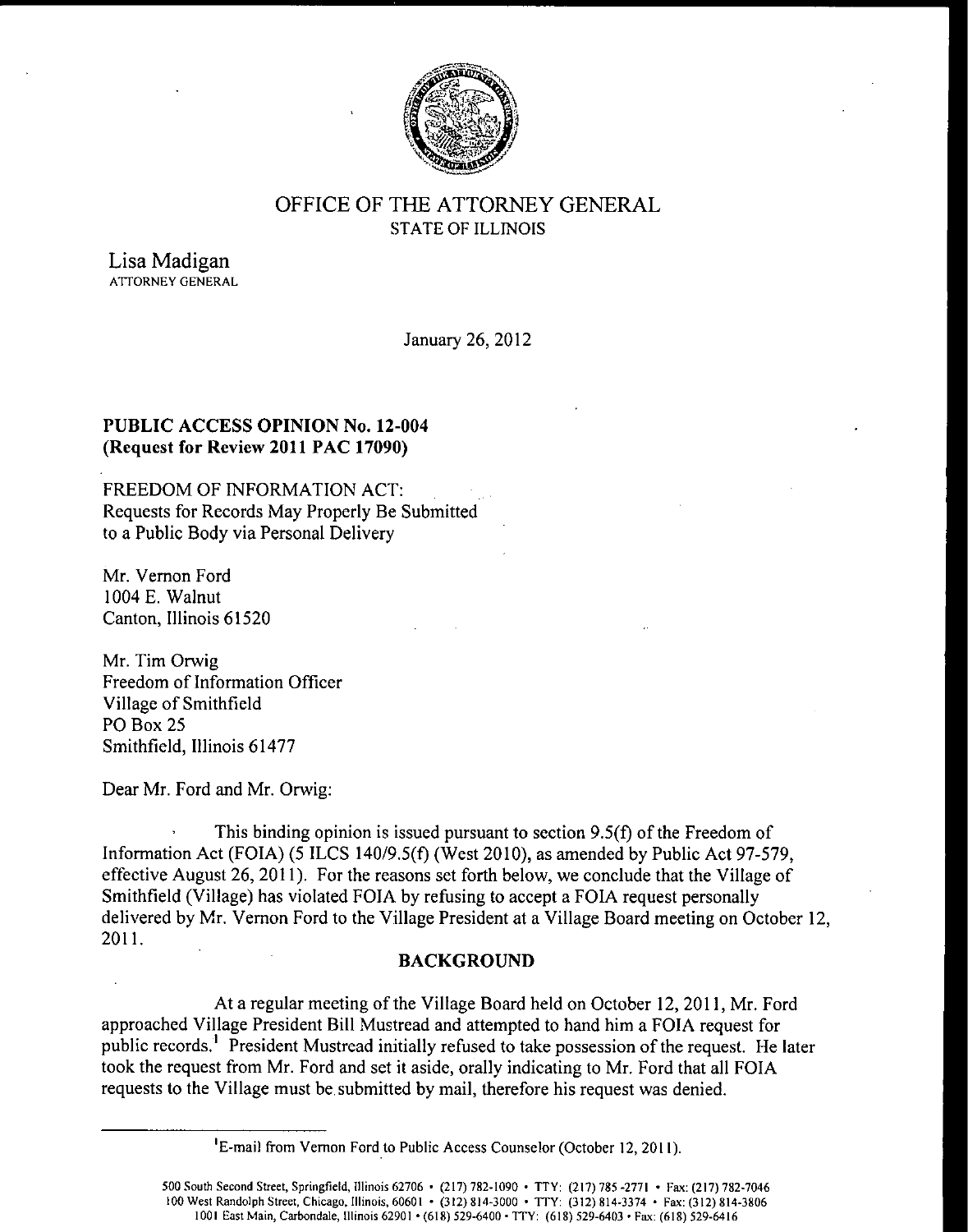Mr. Vernon Ford Mr. Tim Orwig January 26, 2012 Page 2

On October 13, 2011, the Public Access Bureau received Mr. Ford's request for review challenging the Village's refusal to accept his FOIA request via personal delivery. This office forwarded a copy of Mr. Ford's request for review to the Village on October 19, 2011, and asked for an explanation of its basis for refusing to accept Mr. Ford's FOIA request by hand delivery. 2

On November 16, 2011, the Village responded to the Public Access Bureau's request for an explanation, in part, as follows:

> The Village of Smithfield has made <sup>a</sup> determination that we would accept FOIA requests by mail only, and have posted this on our information page in three places in the Village. As we have no office hours or full-time employees, we cannot accept FOIA or OMA Requests at our office.<sup>3</sup> (Emphasis in original.)

The Village further asserted that it had changed its policy from accepting hand delivered requests to accepting mailed requests only because Mr. and Mrs. Ford had hand- delivered FOIA requests to Board members in person on private property and on public streets, and the Village viewed this as harassment. Thus, the Village agrees that it refused to accept Mr. Ford's FOIA request via personal delivery at a Board meeting, and acknowledges that the Village has no office hours or full-time employees.

We forwarded <sup>a</sup> copy of the Village's response letter to Mr. Ford on November 29, 2011.<sup>4</sup> On December 4, 2011, Mr. Ford responded to the Village's answer explaining that his wife had entered private property to hand deliver a FOIA request to Tim Orwig on only one occasion, and would not do so again.<sup>5</sup> Mr. Ford also acknowledged that Mrs. Ford had, on one occasion, hand- delivered <sup>a</sup> FOIA request to Village President Mustread while Mr. Mustread was on a Village street. Mr. Ford asserted that hand delivery of FOIA requests to Board members is necessary because the Village has no office hours, nor is the mail picked up in a timely manner. According to Mr. Ford, the Board has stated in response to questioning at meetings that mail is picked up from the post office either close to the date of <sup>a</sup> Village Board meeting, which could

<sup>5</sup>E-mail from Vernon L. Ford to Amanda Lundeen, Office of the PAC (December 4, 2011)

<sup>&</sup>lt;sup>2</sup> Letter from Amanda M. Lundeen, Assistant Attorney General, Public Access Bureau, to Tim Orwig, Freedom of Information Officer, Village of Smithfield( October 19, 2011).

<sup>&</sup>lt;sup>3</sup> Letter from Tim Orwig, Open Meetings Act Officer, Village of Smithfield, to Amanda Lundeen, Assistant Attorney General, Public Access Bureau( November 16, 2011).

Letter from Amanda M. Lundeen; Assistant Attorney General, Public Access Bureau, to Vernon L. Ford and Tim Orwig( November 29, 2011).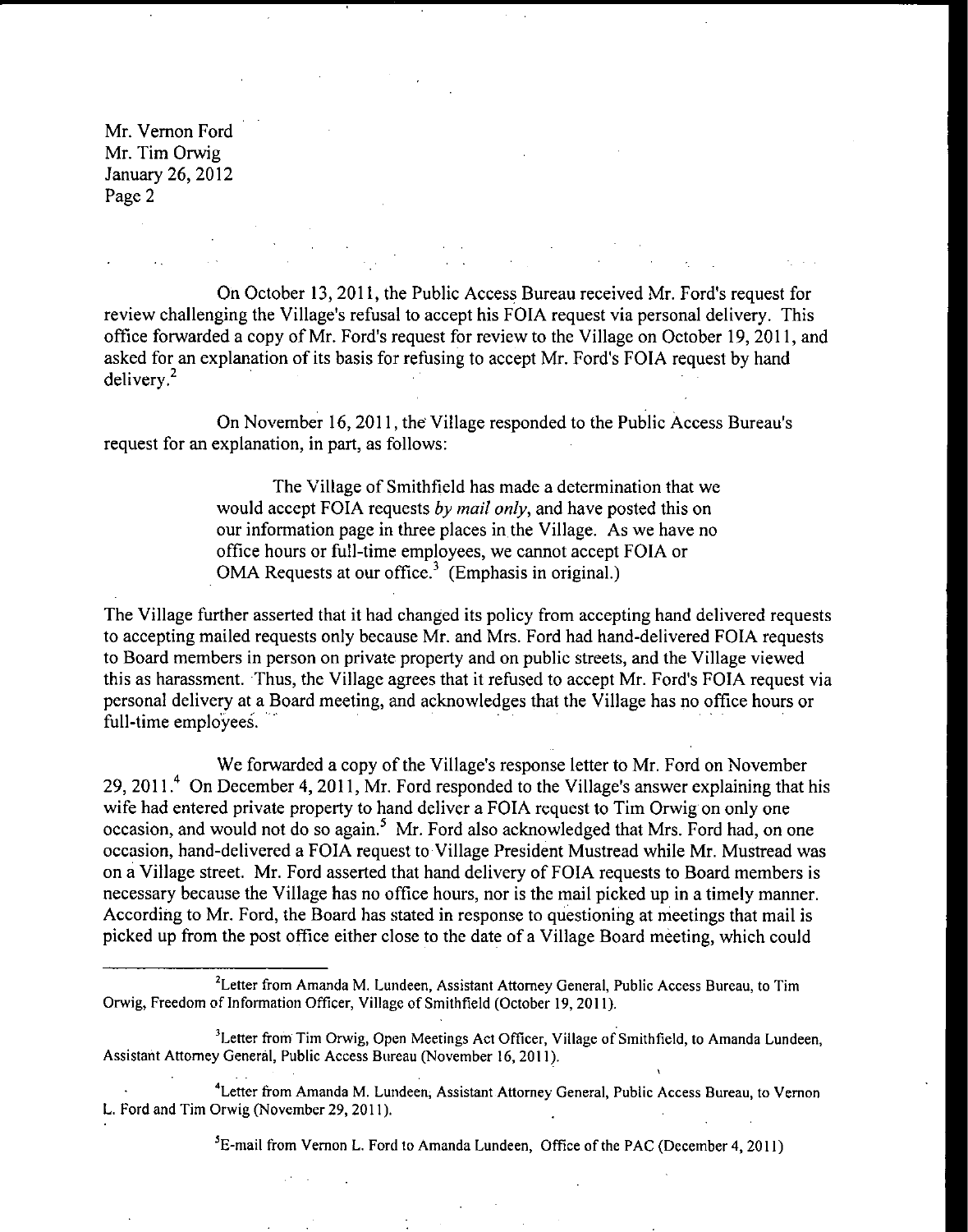Mr. Vernon Ford Mr. Tim Orwig January 26, 2012 Page 3 and 2 and 2 and 2 and 2 and 2 and 2 and 2 and 2 and 2 and 2 and 2 and 2 and 2 and 2 and 2 and 2 and 2 and 2 and 2 and 2 and 2 and 2 and 2 and 2 and 2 and 2 and 2 and 2 and 2 and 2 and 2 and 2 and 2 and 2 and 2 and 2

mean every two or three weeks, or every one to two weeks. The Village did not dispute this assertion.

#### ANALYSIS

In order to determine whether the Village violated the requirements of FOIA by refusing to accept personal delivery of Mr. Ford's FOIA request, we need only examine the plain language of the Act. In interpreting a statute, the "primary objective is to ascertain and give effect to legislative intent, the surest and most reliable indicator of which is the statutory language itself, given its plain and ordinary meaning." *People v. Perry*, 224 Ill.2d 312, 323,  $(2007)$ . Section  $3(c)$  of FOIA provides that FOIA requests for inspection or copies of public records "shall be made in writing and directed to the public body" and that "[w]ritten requests may be submitted to a public body via personal delivery, mail, telefax, or other means available to the public body." (Emphasis added.) 5 ILCS 140/3(c) (West 2010). Once a written request for records is received by a public body, FOIA requires that "[a]ll requests for inspection and copying received by <sup>a</sup> public body shall immediately be forwarded to its Freedom of Information officer or designee" (5 ILCS 140/3(c) (West 2010)) and that "[e]ach public body shall, promptly, either comply with or deny <sup>a</sup> request for public records within <sup>5</sup> business days after its receipt of the request[.]" ( $5$  ILCS 140/3(d) (West 2010)).

The language of section  $3(c)$  of FOIA expressly provides that a FOIA request may be submitted to <sup>a</sup> public body via personal delivery. The Village may not adopt <sup>a</sup> policy of refusing to accept hand delivered FOIA requests because such a policy is contrary to the plain language of the statute. Further, in this instance the evidence indicates that the Village does not maintain regular office hours or retrieve its mail on a regular basis. Consequently, hand delivery of <sup>a</sup> FOIA request to the Village President at <sup>a</sup> public meeting of the Board was <sup>a</sup> reasonable alternative under these circumstances.

This conclusion should not, however, be interpreted to mean that personal delivery at any time or place is acceptable. For example, we are not suggesting that a village officer would be obligated to accept delivery of <sup>a</sup> FOIA request during <sup>a</sup> chance encounter on the sidewalk, or at his or her private residence or place of business. Personal delivery upon the Village President at <sup>a</sup> meeting of the Village Board, however, is <sup>a</sup> significantly different scenario. We conclude, therefore, that the Village violated section  $3(c)$  of FOIA when Mr. Ford personally tendered his October 12, 2011, FOIA request to Mr. Mustread at the Village Board meeting, and Mr. Mustread refused to accept the request for forwarding to the Village FOIA officer for response.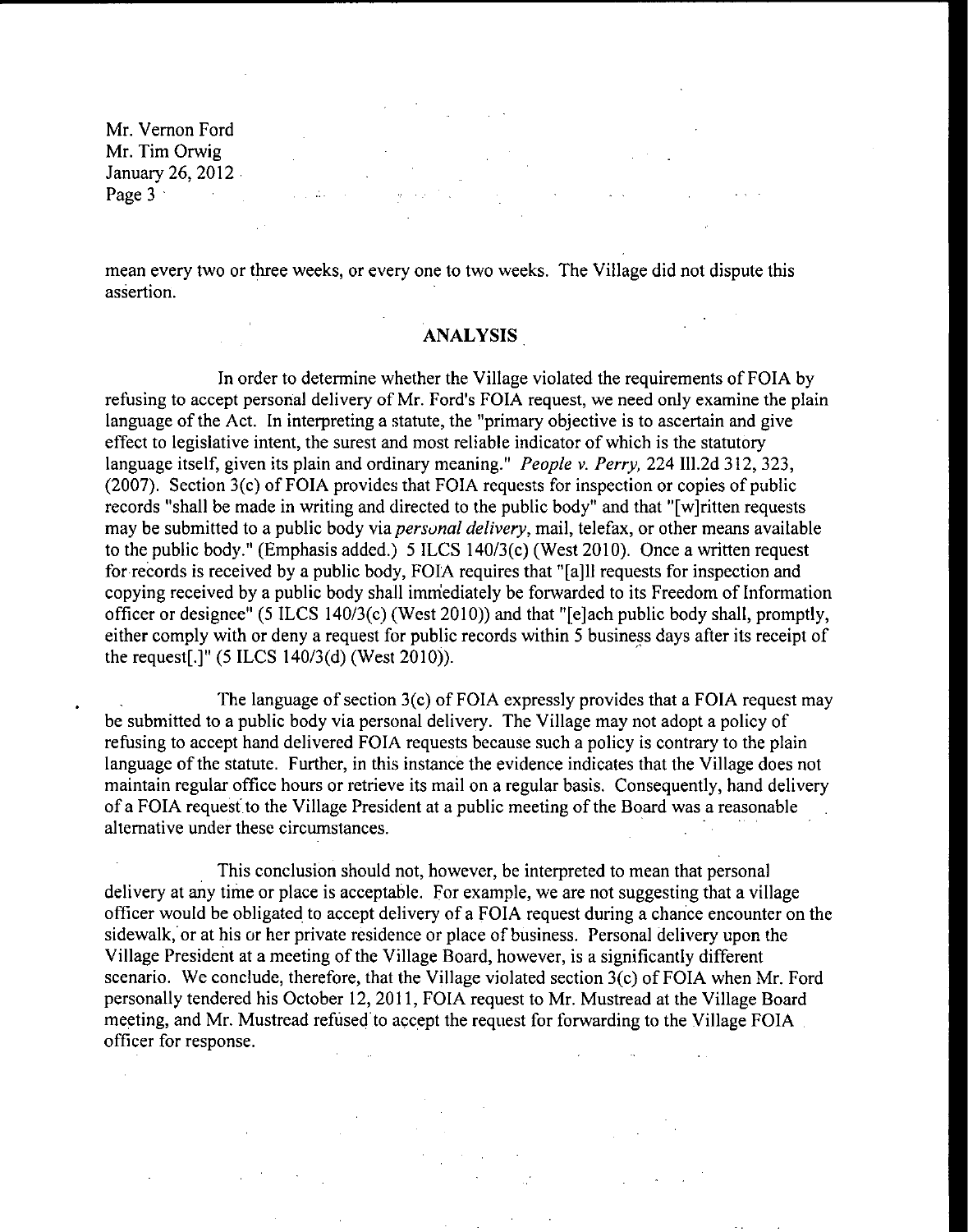Mr. Vernon Ford Mr. Tim Orwig January 26, 2012 Page 4

 $\label{eq:2} \mathcal{L}(\mathcal{L}^{\text{max}}_{\mathcal{L}}(\mathcal{L}^{\text{max}}_{\mathcal{L}})) \leq \mathcal{L}(\mathcal{L}^{\text{max}}_{\mathcal{L}}(\mathcal{L}^{\text{max}}_{\mathcal{L}}))$ 

# $\mathcal{L}^{\text{max}}_{\text{max}}$  ,  $\mathcal{L}^{\text{max}}_{\text{max}}$  $\mathcal{L}^{\text{max}}(\mathbf{z})$  , where  $\mathcal{L}^{\text{max}}(\mathbf{z})$

### FINDINGS AND CONCLUSIONS

After full review and giving due consideration to the arguments of the parties, the Public Access Counselor's findings, and the applicable law, the Attorney General finds that:

1) On October 12, 2011, the Village of Smithfield Board of Trustees held <sup>a</sup> regular meeting.

2) At the October 12, 2011, meeting Mr. Vernon Ford attempted to personally deliver <sup>a</sup> FOIA request to Village President Bill Mustread.

3) President Mustread informed Mr. Ford that his FOIA request would not be accepted based upon the Village's policy that all FOIA requests must be submitted by mail.

4) On October 13, 2011, Mr. Ford submitted to the Public Access Counselor <sup>a</sup> Request for Review of the Village's denial of his October 12, 2011, FOIA request. Mr. Ford's Request for Review was timely filed and otherwise complies with section 9.5(a) of FOIA (5 ILCS 140/9.5(a) (West 2010), as amended by Public Act 97-579, effective August 26, 2011).

5) The Attorney General properly extended the time to issue a binding opinion by 30 business days pursuant to section  $9.5(f)$  (5 ILCS 140/9. 5(f) (West 2010), as amended by Public Act 97- 579, effective August 26, 2011), until January 26, 2012. Therefore, the Attorney General may issue a binding opinion with respect to the Village's denial of Mr. Ford's October 12, 2011, FOIA request.

6) The Village, as a matter of law, violated section  $3(c)$  of FOIA by refusing to accept and respond to Mr. Ford's FOIA request which was submitted by personal delivery at a public meeting of the Village Board.

Therefore, it is the opinion of the Attorney General that the Village has improperly denied Mr. Ford's October 12, 2011, FOIA request. Accordingly, the Village is directed to take immediate and appropriate action to comply with this opinion by furnishing the records sought by Mr. Ford's October 12, 2011, FOIA request. We advise the Village that its practice of requiring FOIA requests to be submitted only by mail violates section 3(c) of FOIA and must be discontinued.

This opinion shall be considered <sup>a</sup> final decision of an administrative agency for the purpose of administrative review under the Administrative Review Law. 735 ILCS 5/3-101 et seq. ( West 2010). An aggrieved party may obtain judicial review of the decision by filing <sup>a</sup> complaint for administrative review in the Circuit Court of Cook County or Sangamon County